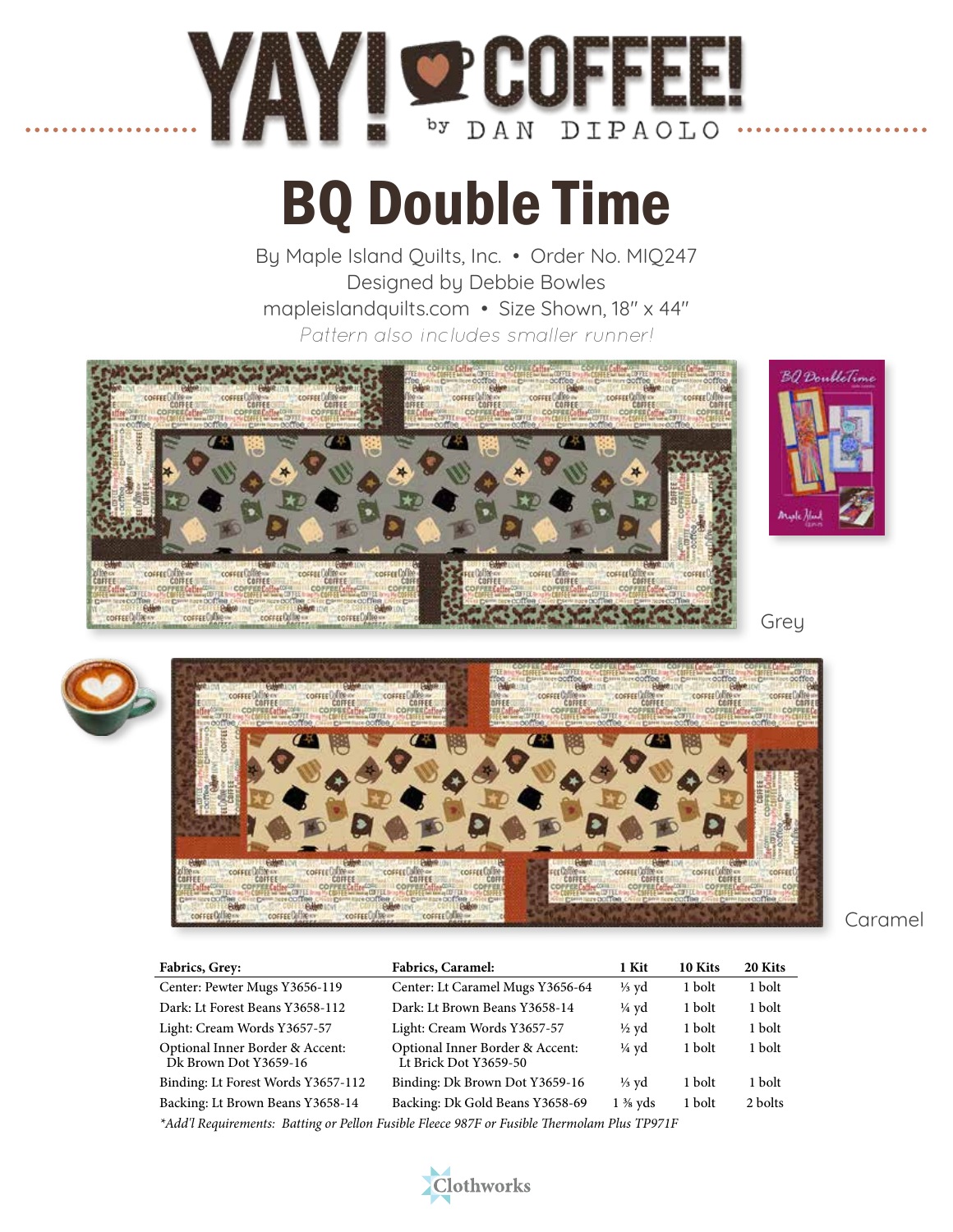# MAYI O COFFEE!

## BQ Double Time

By Maple Island Quilts, Inc Order No. MIQ247 Designed by Debbie Bowles mapleislandquilts.com Size Shown, 18" x 44"



### **Fabrics**

| Center: Pewter Mugs Y3656-119                            | $\frac{1}{3}$ yd   |
|----------------------------------------------------------|--------------------|
| Dark: Lt Forest Beans Y3658-112                          | $\frac{1}{4}$ yd   |
| Light: Cream Words Y3657-57                              | $\frac{1}{2}$ yd   |
| Optional Inner Border & Accent:<br>Dk Brown Dot Y3659-16 | $\frac{1}{4}$ yd   |
| Binding: Lt Forest Words Y3657-112                       | $\frac{1}{3}$ yd   |
| Backing: Lt Brown Beans Y3658-14                         | $1\frac{3}{8}$ yds |

*\*Add'l Requirements: Batting or Pellon Fusible Fleece 987F or Fusible Thermolam Plus TP971F*